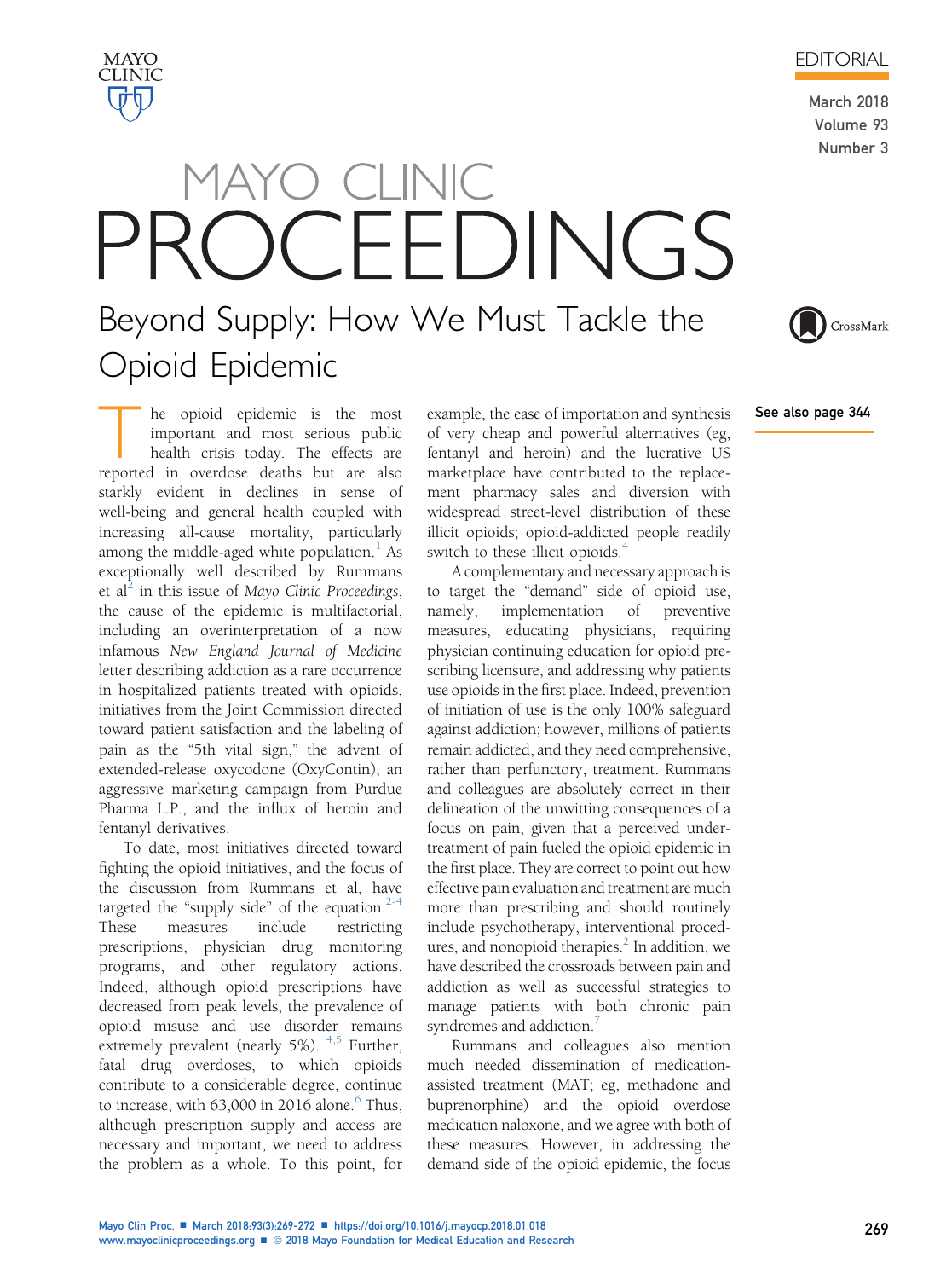must be much more comprehensive. Viewing opioid addiction as a stand-alone disease without consideration of other substance use or comorbid psychiatric pathology provides only a limited perspective. Rather, dual disorders are the rule and not the exception, and thus addiction evaluation and treatment should also specifically focus on psychiatric symptomatology and comorbidity. Epidemiological evidence indicates that over 50% of individuals with opioid use disorder meet criteria for concurrent major depressive disorder.<sup>8</sup> Recent evidence from Cicero and Ellis<sup>3</sup> indicates that the majority of opioid-addicted individuals seeking treatment indicate that their reasons for use are for purposes of "self-medication" and relief of psychiatric distress. To expand on this concept, we have suggested that drugs, by targeting the nucleus accumbens, alter motivation and reinforcement circuits and change brain reward thresholds; this change results in profound dysphoria and anhedonia, which, in turn, lead to further drug use. $9,10$ 

Obviously, then, opioid addiction treatment should focus on diagnosing and assessing psychiatric comorbidity and monitoring of affective states and other depressive symptoms. However, a bigger problem might be the pretreatment phase, considering that, as Rummans et al note, only 10% of patients with opioid use disorder receive any treatment at all.<sup>[2](#page-2-0)</sup> Resources have principally been devoted to mitigating the effects of acute opioid toxicity both before and during intervention in the emergency department. A principal means of medical stabilization has been overdose reversal with the  $\mu$ -opioid receptor antagonist naloxone, and efforts have been largely focused on dissemination of this agent. However, while increased naloxone use among the lay public, first responders, and medical personnel has been successful in reducing deaths, recidivism is high and increased naloxone use has not affected the problem as a whole. $^{11}$  $^{11}$  $^{11}$  Generally, when patients present to the emergency department, clinical experience dictates that opioid overdoses are considered accidental until proven otherwise, which, after stabilization, allows the physician to discharge the medically stable patient, the hospital to collect reimbursement, and the pharmaceutical company to raise prices (eg, naloxone prices increased by 400% from 2014to 2016, for autoinjection formulations). $^{12}$  $^{12}$  $^{12}$ 

In addition to the substantial costs associated with repeated naloxone administration and emergency department visits, recidivism is inextricably linked with another problem-the reason for overdose in the first place is not addressed. As mentioned earlier in this editorial, depression prevalence is high in patients with opioid use disorders. Strikingly, using nationwide data from US poison control centers, West et al<sup>13</sup> found that over 65% of opioid overdoses reported were indeed suicide attempts, and of completed overdoses, the percent of those characterized as suicides climbed to 75%. Thus, an "inconvenient truth" may be that many of these opioid overdoses presenting to emergency departments may be unrecognized suicide attempts and that many of the over 66,000 deaths may indeed be completed suicides. Thus, comprehensive evaluation and treatment become even more relevant.

Clearly, more thorough evaluations in emergency departments with comprehensive risk assessments are needed, especially given that these patients may be guarded about suicidal ideation in the first place. $14$  Indeed, efforts to initiate buprenorphine in the emergency department, which independently is being investigated for its therapeutic effects on suicidal ideation, have spread; however, while abstinence outcomes are favorable at 30 days, the therapeutic benefit seems to disappear at both 6 months and 1 year.<sup>15</sup> This failure of opioid reversal treatment is important, especially given that at 1 year, 15% of patients rescued with naloxone had died[.16](#page-3-0) Additionally, lack of psychiatric services and overcrowding at many emergency departments may preclude a comprehensive evaluation; however, target screening of all high-risk patients may identify patients with even hidden suicidal ideation and allow for appropriate triage. $14$ 

Most addiction treatment today is centered around time-limited settings without adequate follow-up. $17$  Although MAT is an important addition to treatment for opioid addicts, it is generally not sufficient for long-term sobriety given (1) the relatively high rates of immediate and short-term treatment discontinuation and (2) that patients rarely are using just opioids.<sup>18</sup> In fact, regarding long-term outcomes, methadone may be the only MAT treatment that demonstrates superior abstinence rates, safety, opioid overdose prevention, and treatment retention.<sup>[18](#page-3-0)</sup>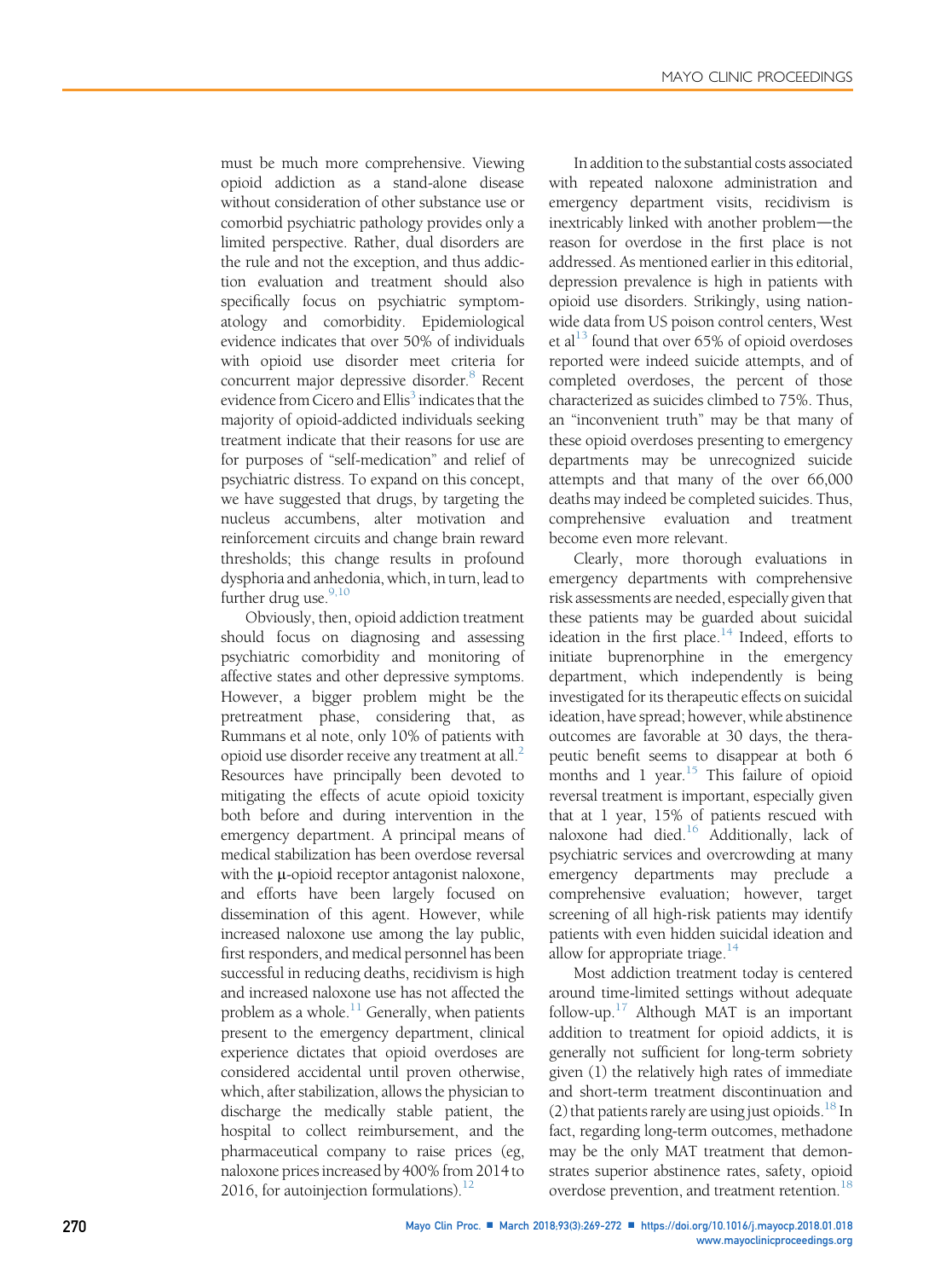<span id="page-2-0"></span>We recommend that future studies include random assignment to different treatment modalities, assessing abstinence with urine testing and other modalities, psychosocial outcomes, and overall level of functioning for 5 years.

In terms of treatment, we suggest a continuing care approach, viewing addiction as a chronic, relapsing disease, but higher quality data are needed. $17$  For example, in most states, physicians with substance use disorders who are referred for treatment indeed undergo evaluation and detoxification, but they are also monitored for 5 years with frequent drug testing, contingency management, evaluation and treatment of comorbid psychiatric issues, and mutual support groups.<sup>19</sup> Outcomes are generally superior, with 5-year abstinence and return to work rates approaching  $80\%$ .<sup>17,19</sup> Notably, most of these programs do not allow MAT, yet opioid-addicted physicians do as well in the structured, supportive, long-term care model as physicians addicted to other substances.<sup>[19](#page-3-0)</sup> Obviously, the threat of professional license sanctions may impel physicians to comply with treatment, but many of the aforementioned strategies including contingency management, long-term follow-up, comprehensive psychiatric evaluation, and mutual support have demonstrable evidence for addiction treatment in general.<sup>[19](#page-3-0)</sup>

More resources need to be devoted to addressing the opioid epidemic, particularly on the prevention and also the demand side. Access to treatment is important, but more investment is needed in improving treatment including implementing 5-year comprehensive care programs. $17$  Thus, we recommend that future studies involve random assignment to different treatment groups, focusing on urine drug test-confirmed abstinence, psychosocial outcomes, and overall functioning. Additionally, advances in neuroscience may allow for the development of novel therapeutics targeting specific neurocircuitry involved in reward and motivation (ie, mov-ing beyond the single receptor targets).<sup>[20](#page-3-0)</sup> A parallel can be drawn to the AIDS epidemic, in which massive basic science investments yielded novel effective therapies, which have now become standard of care and one of the world's great public health successes. $21$ Resources focused on these interventions and reinvigorating drug education and prevention may prove fruitful in addressing this

devastating epidemic. Further, lessons from this epidemic may help us move beyond a specific "one drug, one approach" so that for future epidemics, irrespective of the drug involved, we would already have in place a generalizable framework that utilizes the full repertoire of responses and resources.

## A. Benjamin Srivastava, MD Mark S. Gold, MD

Department of Psychiatry Washington University School of Medicine St Louis, MO

Potential Competing Interests: The authors report no competing interests.

Correspondence: Address to A. Benjamin Srivastava, MD, Department of Psychiatry, Washington University School of Medicine, 660 S Euclid Ave, St Louis, MO 63110 [\(a.srivas@wustl.edu](mailto:a.srivas@wustl.edu)).

## **REFERENCES**

- 1. Case A, Deaton A. Rising morbidity and mortality in midlife among white non-Hispanic Americans in the 21st century. Proc Natl Acad Sci U S A. 2015;112(49):15078-15083.
- 2. Rummans T, Burton MC, Dawson M. How good intentions contributed to bad outcomes: the opioid crisis. Mayo Clin Proc. 2018;93(3):344-350.
- 3. Cicero TJ, Ellis MS. Understanding the demand side of the prescription opioid epidemic: does the initial source of opioids matter? Drug Alcohol Depend. 2017;173(suppl 1):S4-S10.
- 4. Compton WM, Jones CM, Baldwin GT. Relationship between nonmedical prescription-opioid use and heroin use. N Engl J Med. 2016;374(2):154-163.
- 5. Han B, Compton WM, Blanco C, Crane E, Lee J, Jones CM. Prescription opioid use, misuse, and use disorders in U.S. adults: 2015 National Survey On Drug Use and Health. Ann Intern Med. 2017;167(5):293-301.
- 6. Hedegaard H, Warner M, Miniño AM. Drug overdose deaths in the United States, 1999-2016. Hyattsville, MD: National Center for Health Statistics; 2017. NCHS Data Brief 294.
- 7. Bailey JA, Hurley RW, Gold MS. Crossroads of pain and addiction. Pain Med. 2010;11(12):1803-1818.
- 8. Grella CE, Karno MP, Warda US, Niv N, Moore AA. Gender and comorbidity among individuals with opioid use disorders in the NESARC study. Addict Behav. 2009;34(6-7):498-504.
- 9. Srivastava AB, Gold MS. Does psychiatric illness cause drug abuse-addiction or vice versa? part 1. Directions in Psychiatry. 2017;37:77-87.
- 10. Dackis CA, Gold MS. Opiate addiction and depression-cause or effect? Drug Alcohol Depend. 1983;11(1):105-109.
- 11. Walley AY, Xuan Z, Hackman HH, et al. Opioid overdose rates and implementation of overdose education and nasal naloxone distribution in Massachusetts: interrupted time series analysis. BMJ. 2013;346:f174.
- 12. Gupta R, Shah ND, Ross JS. The rising price of naloxone risks to efforts to stem overdose deaths. N Engl J Med. 2016; 375(23):2213-2215.
- 13. West NA, Severtson SG, Green JL, Dart RC. Trends in abuse and misuse of prescription opioids among older adults. Drug Alcohol Depend. 2015;149:117-121.
- 14. Betz ME, Boudreaux ED. Managing suicidal patients in the emergency department. Ann Emerg Med. 2016;67(2): 276-282.